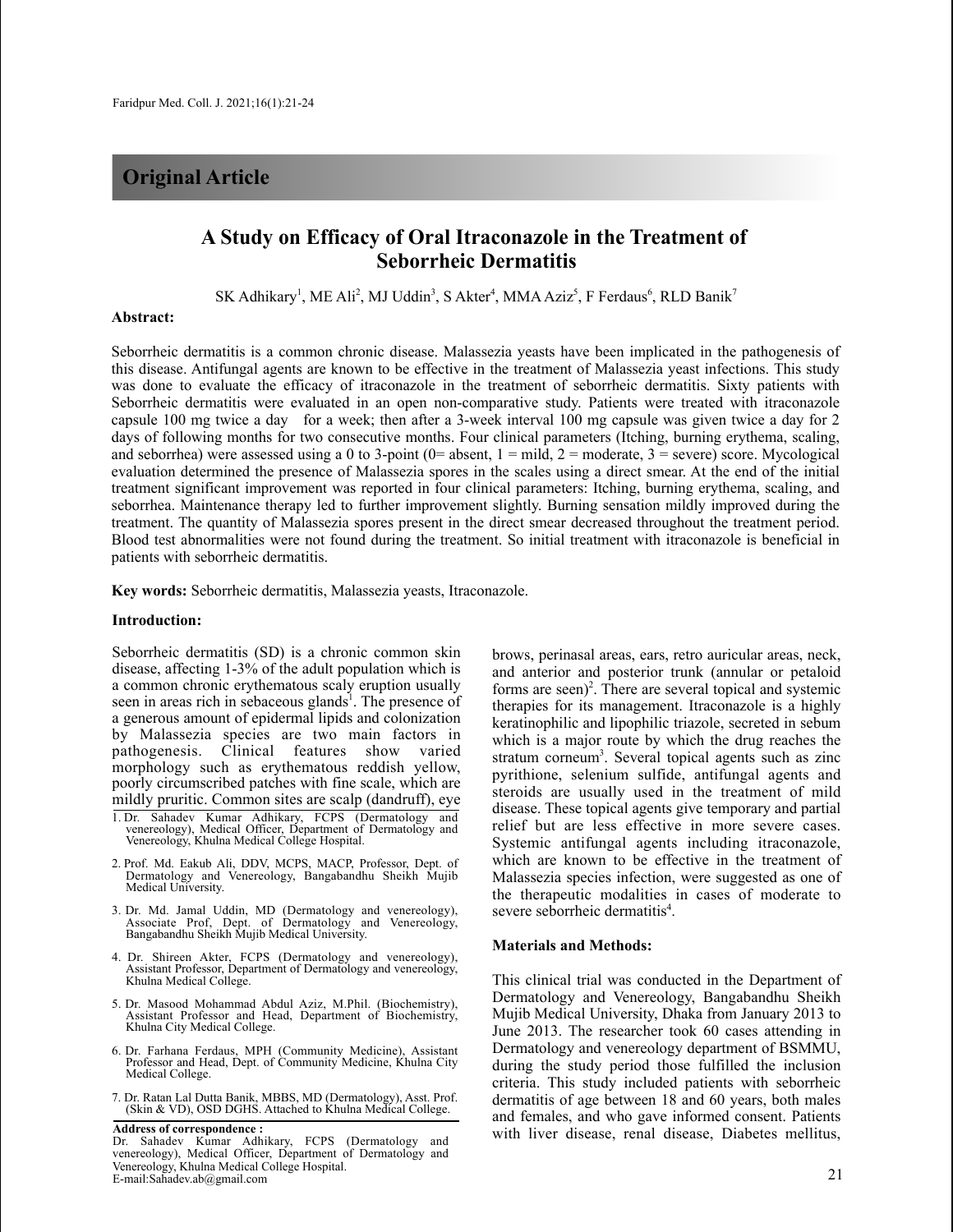documented HIV infection, psoriasis, pregnana or nursing women, who used systemic antibiotics, systemic antifungals, topical steroids, topical antifungals, selenium sulfide or zinc pyrithione within 15 days prior to the study, hypersensitivity to itraconazole, and on a drug which interfere with itraconazole were excluded from the study. Patients were treated with itraconazole capsule 100 mg twice a day for a week; then after a 3-week interval 100 mg capsule was given twice a day for 2 days of following months for two consecutive months. Four clinical parameters (Itching, burning erythema, scaling, and seborrhea) were assessed using a 0 to 3-point  $(0=$ absent,  $1 = \text{mild}$ ,  $2 = \text{moderate}$ ,  $3 = \text{severe}$  score. Mycological evaluation determined the presence of Malassezia spores in the scales using a direct smear. At the end of the initial treatment significant improvement was reported in four clinical parameters: Itching, burning erythema, scaling, and seborrhea.

#### **Results:**

The study was conducted in the department of Dermatology and Venereology, Bangabandhu Sheikh Mujib Medical University, Dhaka. Total 60 patients fulfilling the entry criteria were enrolled. No patients withdrew from study.

Sixty patients (36 males and 24 females) receiving Itraconazole completed study and were evaluated. Demographic data for these patients are summarized in table I with mean duration of disease.

**Table I:** Baseline characteristics of patients in the study.

| <b>Characteristic</b>                                      | Study group (n=60) |
|------------------------------------------------------------|--------------------|
| Age (years) mean ±SD                                       | $28.95 \pm 7.87$   |
| Age range (years)                                          | 18-60              |
| Male<br>Female                                             | 36<br>24           |
| Mean duration of the disease<br>inmonths (mean $\pm$ . SD) | 32.4±22.84         |

Table II shows moderate and severe forms of seborrheic dermatitis present in 48 and 12 patients which is 80% and 20% of total study population respectively. Considering distribution of Seborrheic dermatitis in body areas shows involvement is highest in Scalp & forehead (Head) 43 cases  $(71.66 \%)$ , then in trunk 12 cases (20%), and the least involved area is the body folds 5 cases (8.33%).

**Table II:** Family history, forms and distribution of seborrheic dermatitis in study group (n=60)

| <b>Family History</b>                                                             |                                                                                   | <b>Number of Patient</b> | ℅      |
|-----------------------------------------------------------------------------------|-----------------------------------------------------------------------------------|--------------------------|--------|
|                                                                                   | Positive                                                                          | 16                       | 26.66% |
|                                                                                   | <b>Negative</b>                                                                   | 44                       | 73.33% |
|                                                                                   | Forms                                                                             |                          |        |
|                                                                                   | Moderate                                                                          | 48                       | 80%    |
|                                                                                   | Severe                                                                            | 12                       | 20%    |
|                                                                                   | Distribution                                                                      |                          |        |
| Head(Scalp/Forehead/Eyebrows/Eyelids/Pe<br>rinasal areas/ Chin/lips / Ears/ retro |                                                                                   |                          | 71.66% |
|                                                                                   | auricular areas                                                                   | 43                       |        |
|                                                                                   | Trunk (anterior chest/ Interscapular                                              |                          | 20%    |
|                                                                                   | Region/                                                                           | 12                       |        |
|                                                                                   | Body Folds (Gluteal creases/ Axillae /<br>Groins/ Umbilicus/Sub mammary region) 5 |                          | 8.33%  |

Patients with moderate form of SD shows 54.15% good response, 31.25% moderate response, 14.58% no response. Whereas, patients with severe form show 25% good response, 41.66% moderate response and 33.3% no response. In total, the response was good in 48.33 % of cases, moderate response was found in 33.33% of cases, no response was observed in 18.33% of cases. (Figure-1)



**Figure 1.** Bar-Diagram of Response of therapy in percentage at the end of the study.

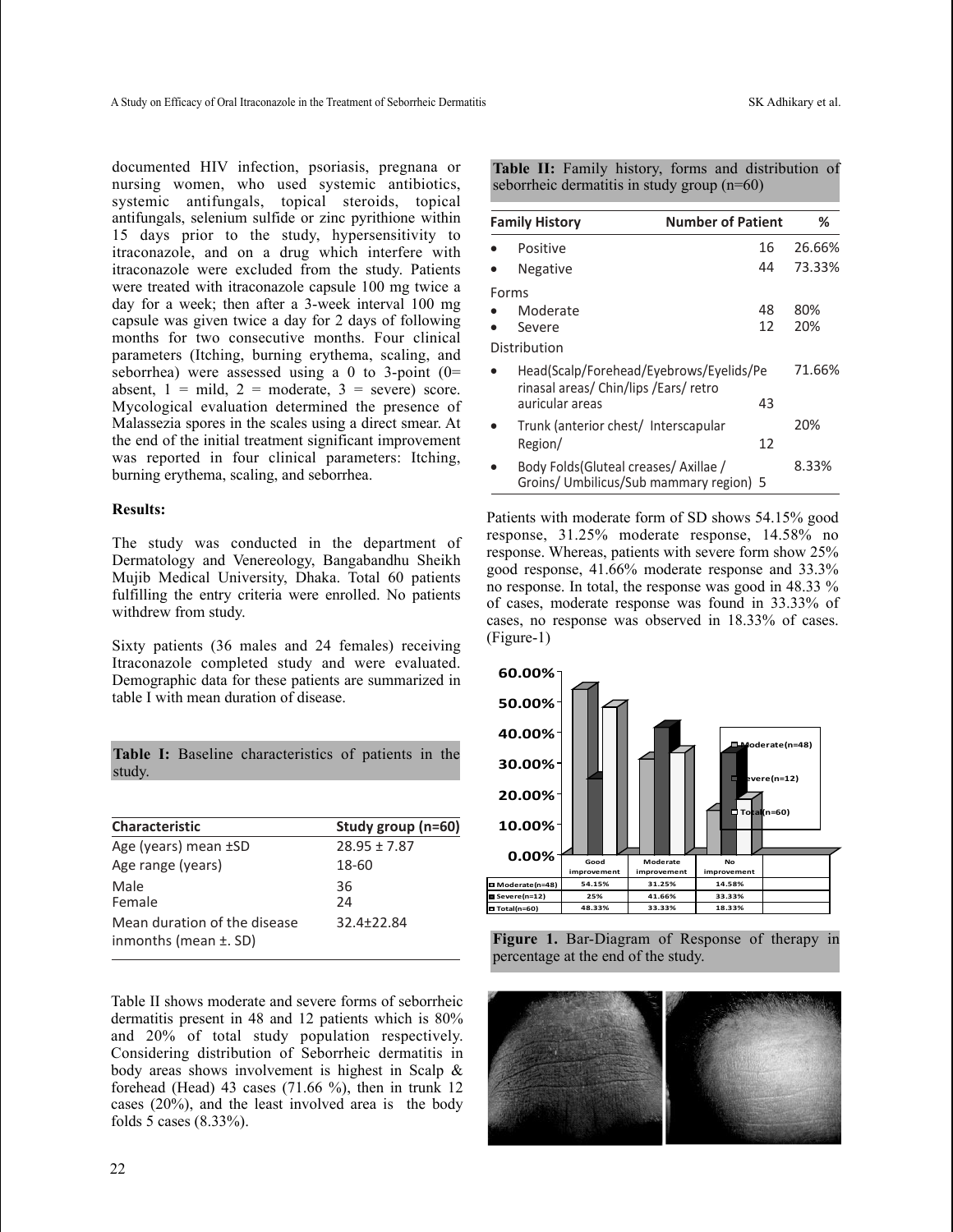

**Figure 2.** Before and after treatment of Seborrheic dermatitis with itraconazole.

## **Discussion:**

SD is an inflammatory disorder of the skin characterized by erythema and scaling over the areas rich in sebaceous glands, the scalp, face, chest, back, and flexural areas. The enigma of SD is yet unsolved. Probably the organism *Pityrosporum ovale*, Pityrosporum lipase activity, skin surface lipids, and lastly immune dysfunction may play a role. It has been suggested that SD is an inflammatory response to these organisms 5 . *Malassezia restricta/globosa*, which plays an important role in the pathogenesis of  $SD<sup>6</sup>$ , stimulates cytokine production by keratinocytes. Many studies showed that antimycotics are effective in clearing lesions with a reduction in the number of *Malassezia* yeasts.The efficacy of azole and imidazole antimycotics may be due to their anti-inflammatory action and antimycotic activity. They inhibit the cell wall lipid synthesis of the organisms (antifungal activity of the azoles is via inhibition of lanosterol  $14\alpha$  demethylase) and may have some effects on the skin surface lipids. Itraconazole is anti-inflammatory primarily because of its inhibitory effect on the synthesis of 5 lipooxygenase metabolites, which are involved in several inflammatory diseases such as SD<sup>7</sup>.

In our study, response of the treatment of seborrheic dermatitis have been observed that moderate form showed 54.15% good response, 31.25% moderate response, and 14.58% no response. Patients with severe form showed good response in 25%, moderate response in 41.66% and no response in 33.3%. In total the response was good in 48.33 % of cases, moderate response was found in 33.33% of cases, and no response was observed in 18.33% of cases. In our study 98% patient was in  $3<sup>rd</sup>$  and  $4<sup>th</sup>$  decade. This occurs with the observation that seborrheic dermatitis is most common in these age groups. In our study 60% of total patients were male, which reflects seborrheic dermatitis is more common in males. In our study 61.66% of total patients were outdoor worker used to exposure in sunlight and hot humid climate for their nature of occupation. This reflects the precipitating factor of

seborrheic dermatitis. In our study 15% (9 number) of total patients reported anorexia, nausea and abdominal pain which was not significant. Nobody discontinued therapy for side-effects, and not required any additional treatment for side-effect. No hematologic or biochemical abnormalities were observed. These findings were consistent with other studies<sup>8</sup>.

Vahide Baysal et al conducted a study in the Department of dermatology, School of Medicine, University of Suleyman Demirel, Isparta, Turkey where thirty-two adult patients with SD, who applied topical corticosteroids for at least 1 month with no response, were recruited for this study. The treatment was administered in three different periods: first period, 1% hydrocortisone cream twice daily for 4 weeks and itraconazole 200 mg daily, during the first week of the first month; the patients were instructed to apply the cream to the scalp, face,and sternum twice a day; second period (maintenance period), 1% hydrocortisone cream was discontinued and itraconazole 200 mg daily was given on the first 2 days of every month for 11 months; third period (follow-up period), untreated follow-up for 2 months. No other topical or oral medication was allowed as therapy for SD. The global evaluation included complete clearing (71%), marked improvement (51-70%), moderate improvement(26- 50%), and slight improvement  $(25\%)^8$ .

Caputo, et al conducted an open, single center study involving 160 patients with seborrheic dermatitis. Itraconazole 200 mg/day was administered for 7 consecutive days. Patients were evaluated at baseline, day 7 and day 37 following the end of therapy. The parameters evaluated were itching, burning, erythema, desquamation, and each was rated as: absent (0), mild (1), moderate (2), and intense. Mycological examination for Malassezia yeasts was also performed at baseline, and at days 7 and 37 following therapy. The treatment was judged to be effective by 148 patients (92.5%), with clinicians rating overall improvement as excellent in 55 patients (34.3%), good in 64 patients (40.0%), and moderate in 30 patients (18.7%)<sup>9</sup>.

Jayasree Nath et al did an open non comparative clinical trial in the Department of Dermatology, Calcutta School of Tropical Medicine, CR Avenue, Kolkata - 700 073, West Bengal India in which 30 patients were evaluated. The patients were clinically evaluated according to the following items: Itching, burning erythema, scaling, and seborrhea. In the treatment protocol, itraconazole capsule 100 mg twice a day was given for 1 week; then after a 3-week interval 100 mg capsule was given twice a day for 2 days of following months for two consecutive months. The evaluation of results was performed on day 15, day 30, day 60, and day 90. The clinical response was graded